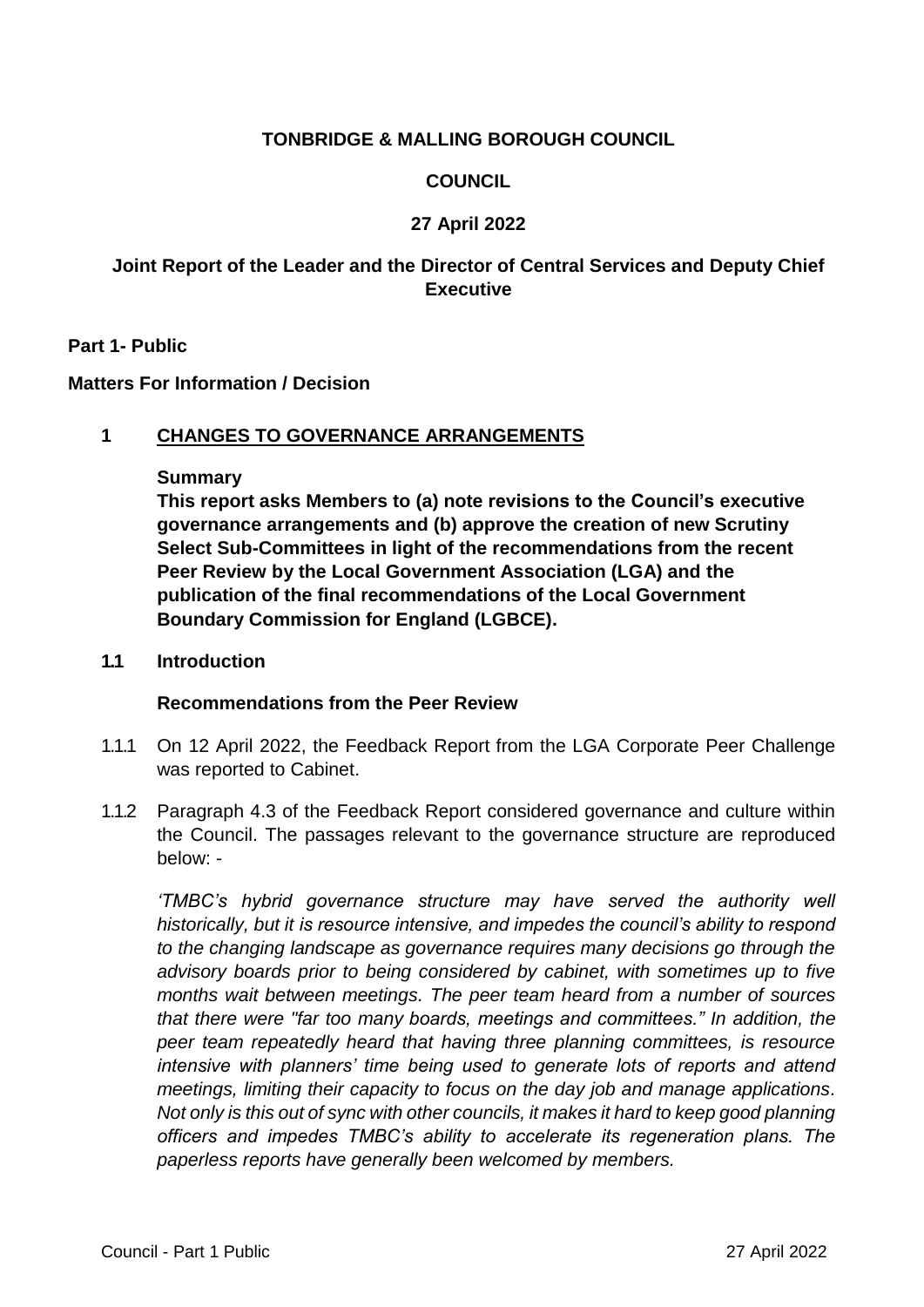*The council's advisory boards also create a challenge around the scrutiny function which is devoid of having any real impact. The peer team observed that scrutiny is struggling to find a place and a role, and is disempowered by the advisory boards, evidenced by the lack of call ins over the last 20 years. There is no apparent scrutiny work programme where members can examine in greater depth a topic of interest or concern to the community bringing recommendations to the council and no predevelopment work. As a result, scrutiny has become officer led who suggest what is discussed. Members do not see its value with very little debate or questions being asked. The peer team suggests increasing the status of scrutiny within the council and the role of the chair, to address this.*

*TMBC operates an inclusive structure and the new leader's collaborate cross party approach is welcomed across the groups. However, there is a concern that in the current structure, where everyone is involved in the decision making, it presents a risk of going to the lowest common denominator as that is the only option members can all agree on. Good governance is making effective and timely decisions that serve the local community's needs. Therefore, it is important to create a system where there's leadership and a clarity of roles, and those roles will be different across different members and officers. If TMBC is to move forward and make change at the pace required, it is recommended that the council reviews the current governance structure.* 

In reference to the boundary review and the 18 per cent proposed reduction in *members, there is a real risk that the current advisory board system will become unsustainable with a source commenting that "lower numbers won't sustain the current format". There is an opportunity to reset before the next election and enable that administration to make a strong stride forward in the new direction it wants to take.*

*The peer team observed that TMBC has had fewer cabinet meetings than expected in the last 12 months. The expectation would usually be once a month. In not meeting regularly, cabinet is missing opportunities to demonstrate its leadership, to set the tone for the organisation and articulate its ambitions for TMBC. It would also be an opportunity to celebrate the council's achievements and promote any good work that is being done.*

1.1.3 Recommendation 10 of the report therefore advised that the Council should review its current governance structure –

*'Review the council's governance arrangements, with particular attention to area planning committees and the impact of advisory boards on decision making and the role of overview and scrutiny'*

# **Recommendations of the Local Government Boundary Commission for England (LGBCE)**

1.1.4 The recommendations from the LGBCE do not directly relate to the executive governance arrangements for the Borough Council. However, in light of the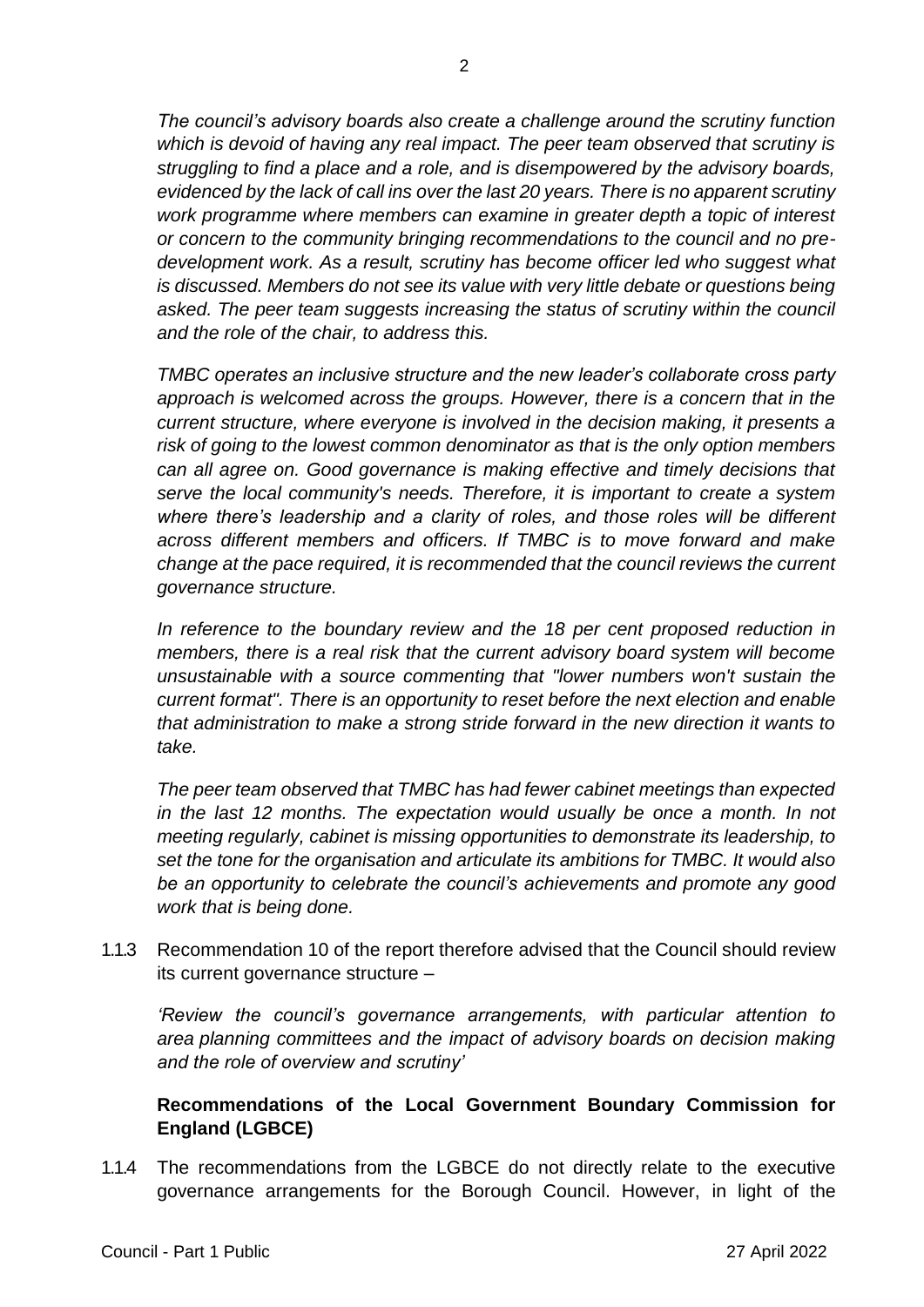recommendation from the LGBCE to reduce the number of councillors from 54 to 44 with effect from the 2023 local elections, it is appropriate to consider whether the existing governance arrangements will remain fit for purpose in the post 2023 landscape. Indeed, the necessity to review the Advisory Board system in light of the proposed reduction in councillor numbers was highlighted by the Peer Review team in their report submitted to Cabinet on 12 April 2022 (see 1.1.2 above).

- 1.1.5 This report brings forward proposals for reform of the council's governance arrangements, with specific reference to the role of (a) the overview and scrutiny committee and (b) Executive Members within the existing executive governance model. The role of Area Planning Committees will be dealt with in a separate report that will come to a future meeting of Council.
- 1.1.6 This report does not seek to review the operation of non-executive committees of the Borough Council i.e., Audit Committee/ General Purposes Committee/ Joint Standards Committee/ Joint Transportation Board.

## **1.2 Existing governance arrangements at Tonbridge & Malling Borough Council**

- 1.2.1 The existing models of governance open to local authorities are prescribed in the Local Government Act 2000 (as amended by the Localism Act 2011). These are: -
	- Executive arrangements (see 1.2.2 below).
	- A committee system.
	- Prescribed arrangements, as made by the Secretary of State in regulations.
- 1.2.2 An executive may be either

**A leader and cabinet executive** - a councillor of the authority (executive leader) elected as leader of the executive by a local authority (full council) and two or more councillors of the authority appointed by the executive leader; or

**Mayor and cabinet executive** - an elected mayor of the authority and two or more councillors of a local authority appointed by the elected mayor.

- 1.2.3 All local authority functions not specified in regulations made by the Secretary of State will be the responsibility of the executive, rather than the full council, where a local authority operates under executive arrangements. The Local Authorities (Functions and Responsibilities) (England) Regulations 2000 sets out the division of responsibility between the executive and full council for certain functions of a local authority.
- 1.2.4 Where a local authority operates under executive arrangements then it must also have at least one Overview and Scrutiny Committee, which will be responsible for overseeing and scrutinising the local authority's decisions, for example, scrutinising the financial arrangements and performance of the local authority including its budget and accounting processes. Members of the executive cannot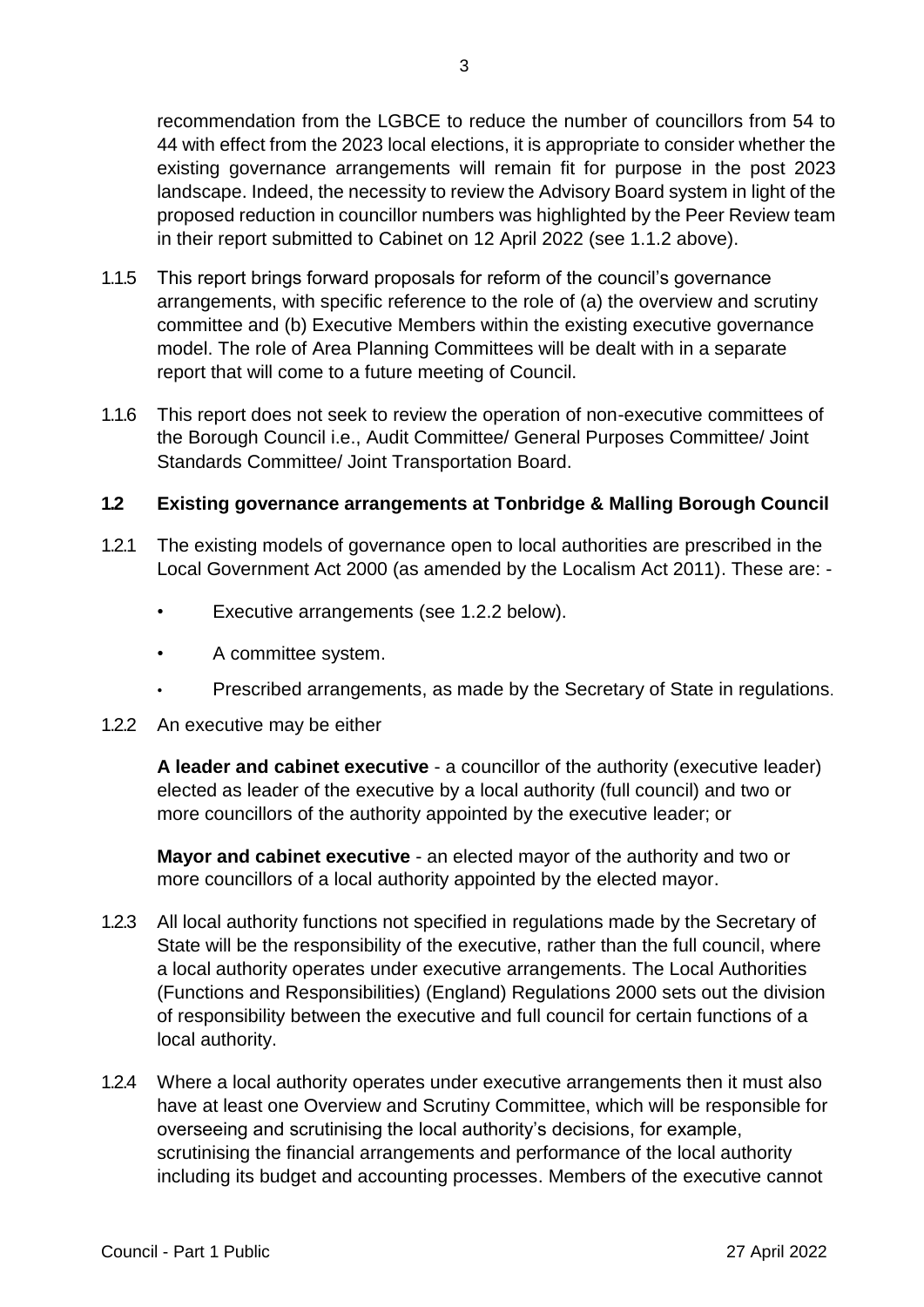be members of a scrutiny committee. An Overview and Scrutiny Committee may be split into several select committees dealing with the scrutiny of different areas such as planning and housing etc.

- 1.2.5 The Local Government Act 2000 (as amended) specifies how executive functions may be discharged. It allows for the elected mayor or leader to determine how functions which are the responsibility of the executive should be carried out. In the case of a leader and cabinet executive, the Leader —
	- (a) may discharge any executive functions, or
	- (b) may arrange for the discharge of any executive functions—
		- (i) by the executive,
		- (ii) by another member of the executive,
		- (iii) by a committee of the executive,
		- (iv) by an area committee, or
		- (v) by an officer of the authority.
- 1.2.6 Since 2002 the Borough Council has operated under executive arrangements, with a leader and cabinet executive being the chosen form of such arrangements.
- 1.2.7 Given the wide discretion afforded to the Leader (as set out above), there is no prescribed way in which a leader and cabinet executive should perform its day-today functions and practice does vary from authority to authority. Typically, executive arrangements fall within one of the broad categories below: -
	- Individual decision-making powers mainly reserved to executive leader.
	- Individual decision-making powers available to all executive members.
	- Decision-making reserved to whole executive.
- 1.2.8 Within Kent those authorities with executive arrangements generally fall within the latter 2 categories above, with the majority opting to provide for individual decision making by all executive members.
- 1.2.9 At Tonbridge & Malling Borough Council the existing arrangements within the Constitution may be summarised as follows: -
	- The executive is comprised of 7 Councillors (Leader plus 6).
	- Meetings of the executive (Cabinet) are ordinarily held on 8 occasions per municipal year. The Constitution provides that Cabinet shall meet on 'at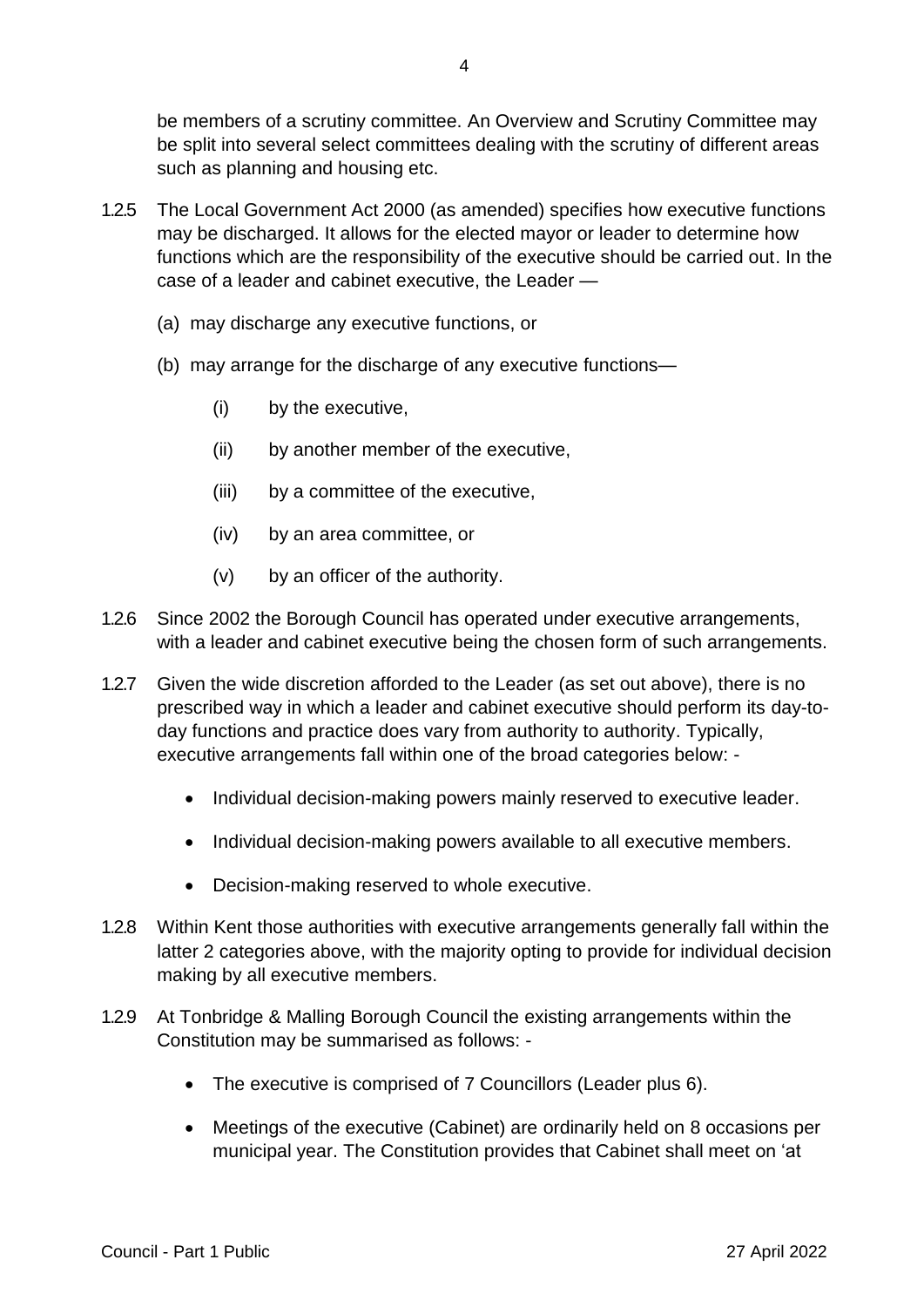least' 5 occasions per year but in practice the frequency of meetings has been higher.

- Cabinet is supported by 5 Advisory Boards e.g., Communities & Housing Advisory Board and 2 Advisory Panels (Parish Partnership Panel/ Tonbridge Community Forum). These do not align directly with the Cabinet Portfolios and Cabinet Members are not appointed to the Boards.
- Individual members of the executive can take non-key decisions\* within their portfolios, but all such decisions are subject to specific conditions as set out in paragraph 4 of the Rules for making of decisions by executive members, as reproduced in italics below: -

# *A decision made by an Executive Member shall not have effect unless*

- (a) *there has been a written report circulated to all Members prior to the meeting of an Advisory Board or an Area Planning Committee from the appropriate Chief Officer(s) stating that the decision is in conformity with the Council's budget and policy framework and that any reports are not substantially altered by supplementary reports circulated at the meeting.*
- (b) *the report has been considered by an Advisory Board or an Area Planning Committee, which has recommended that the decision be made.*
- (c) *the decision has been recorded in writing in the manner specified by the Monitoring Officer; and*
- (d) *the decision has been counter-signed by the Leader of the Council and the Chief Executive (save for a decision made by the Leader of the Council, which shall be counter-signed only by the Chief Executive).*

#### **Key Decisions**

Key decisions of the Council are defined in Article 8 of the Constitution. These are decisions which are likely either

- to result in the Council incurring expenditure which is, or the making of savings which are, significant (i.e., in excess of £250,000) having regard to the local authority's budget for the service or function to which the decision relates; or
- to be significant in terms of its effects on communities living or working in an area comprising two or more wards in the area of the Borough.

Key Decisions may not be taken by individual executive members but must instead be referred to a meeting of Cabinet for a decision. **Members are asked to note that the threshold of £250,000 is a locally set figure**.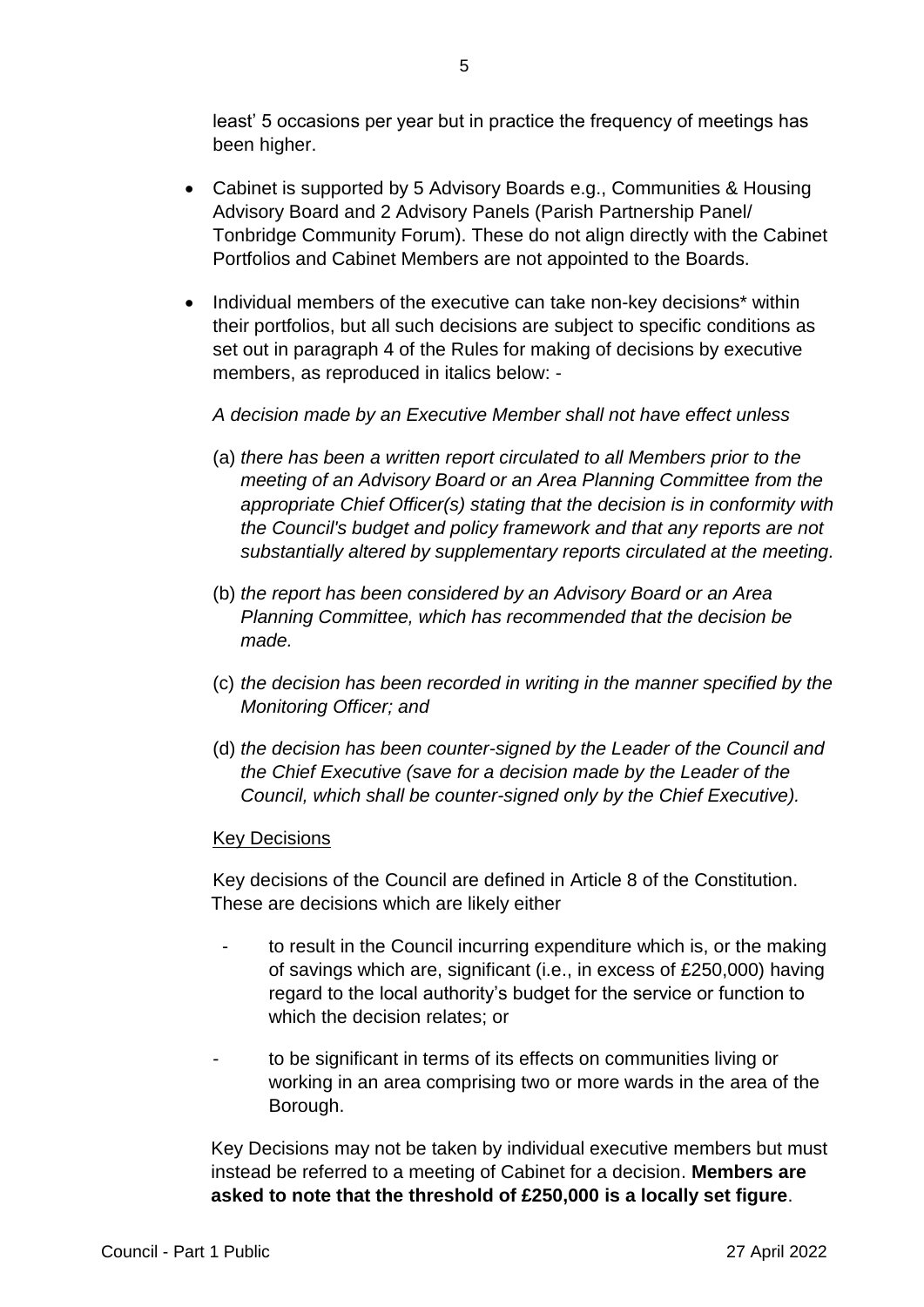Whilst there is currently no statutory guidance in this regard, previous guidance issued under S38 of the Local Government Act 2000 makes clear that the local authority should agree as a full council, limits above which items are significant and publish these limits, which the Borough Council has done via its Constitution. A local authority can set different thresholds for different services or functions, bearing in mind the overall budget for those services and functions and the likely impact on communities of each service or function.

- If a Cabinet Member does not agree with a recommendation from an Advisory Board, then their only course of action is to refer the matter to Cabinet for a collective decision.
- The Council has a single Overview and Scrutiny Committee, scheduled to meet 5 times per municipal year.
- Certain non-key executive decisions are delegated to officers (Part 3 of the Constitution).
- Decisions of the executive (whether taken at meetings of Cabinet/ by individual executive members or by officers under delegated powers) may be called-in for scrutiny by the Overview & Scrutiny Committee.
- 1.2.10 The existing Executive Procedure Rules, together with the Rules for making of decisions by executive members are attached as **Annexes 1 & 2,** respectively.
- 1.2.11 The 'hybrid governance structure' referred to by the LGA Peer Review Team (see para 1.1 earlier) arises from the local constitutional requirement that any decision taken by the Cabinet Member must be the subject of a prior recommendation from the relevant Advisory Board. In other words, a Cabinet Member cannot exercise any delegated decision-making power unless and until the specific decision has been considered and approved by an Advisory Board. It is this aspect of the Borough Council's arrangements that creates a hybrid structure, with the Advisory Boards effectively exercising a 'pre-scrutiny' function prior to any decisions being taken by a Cabinet Member (or by Cabinet if the Cabinet Member disagrees with the recommendation).

## **1.3 Proposals for change**

- 1.3.1 The Leader welcomes the report of the LGA Peer Review team, which contains thoughtful and constructive reflections and recommendations. Underpinning these recommendations are several identified issues with the existing arrangements, which are summarised below: -
	- The operation of the Advisory Board system disempowers the Overview and Scrutiny Committee, leaving the Committee with no clear sense of purpose and direction.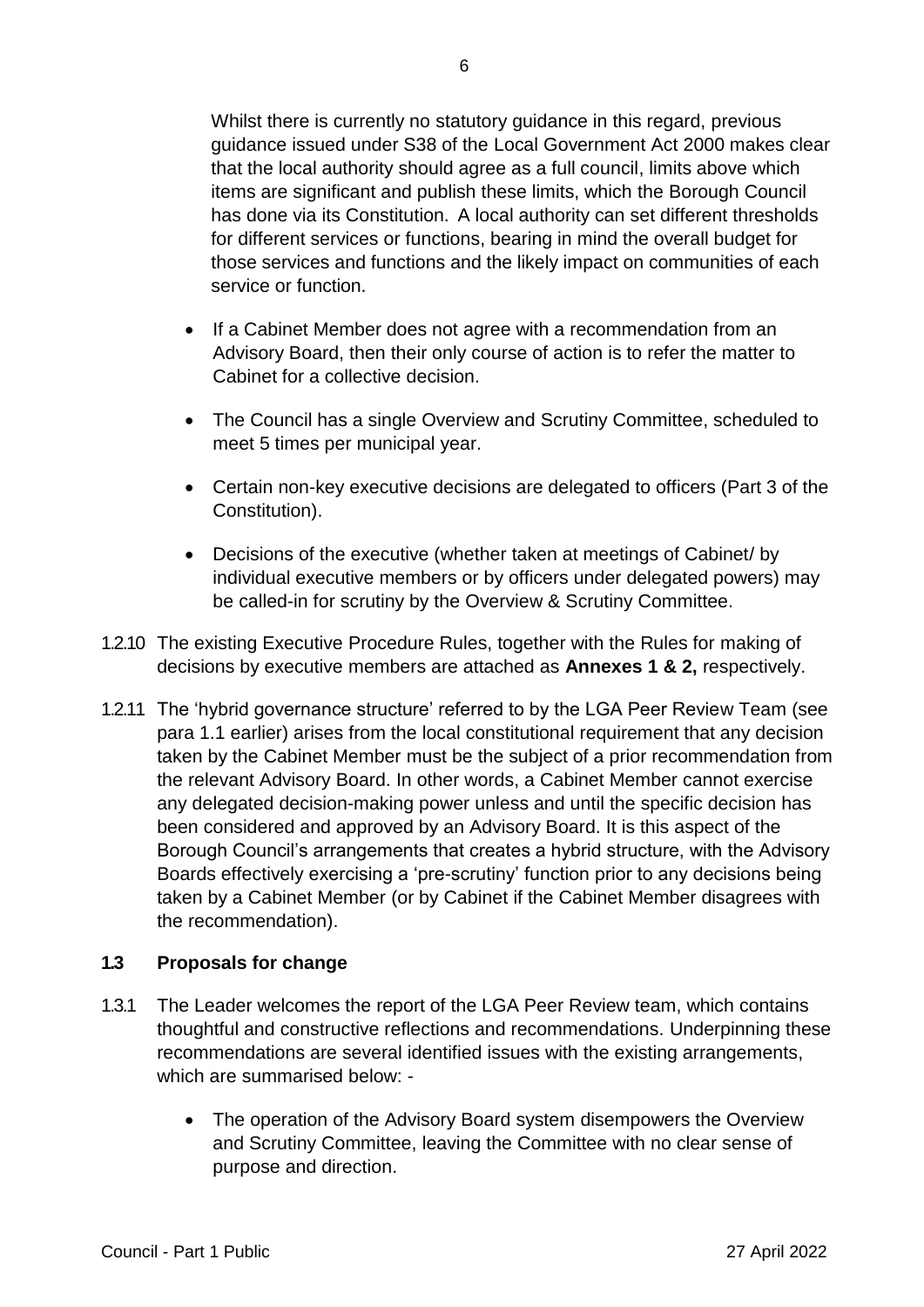- Cabinet Members are not able to exercise any independent decisionmaking powers, with any decisions taken by them little more than a 'rubberstamping' of an Advisory Board recommendation. This impedes Cabinet Members from making timely and effective decisions within their respective portfolios and from transforming key services within the Council.
- 1.3.2 To address these issues, the Leader has undertaken a review of our executive governance arrangements with the following principal aims and objectives: -
	- To increase the scope, role, and responsibility of the Overview & Scrutiny Committee so that it can effectively discharge its functions
	- To ensure that Cabinet members are empowered to take decisions within their portfolios
	- To ensure that Cabinet meetings are held at an appropriate frequency
- 1.3.3 The Leader's intended actions in response to the report of the Peer Review team/ the LGBCE's recommendations are set out below.

# **Role of Overview and Scrutiny Committee**

- 1.3.4 Para 11(b) of the Statutory guidance on overview and scrutiny in local and combined authorities issued by the Ministry of Housing, Communities & Local Government in May 2019 advises that authorities can establish a strong organisational culture by taking steps to ensure '*scrutiny has a clear role and focus within the organisation i.e., a niche within which it can clearly demonstrate it adds value*'.
- 1.3.5 The observations of the Peer Review team in 1.1.2 above indicate that the Council needs to address the role and focus of our existing scrutiny arrangements. In particular, the operation of the Council's Advisory Board system has been identified as a central issue with our existing executive arrangements, creating a tension with the effectiveness of the scrutiny function and disempowering Cabinet Members from leading within their respective portfolios
- 1.3.6 To address the recommendations of the Peer Review team, it is proposed by the Leader that the Council establishes 3 new scrutiny select committees, as follows

Housing & Planning Scrutiny Select Committee

Finance, Regeneration & Property Scrutiny Select Committee

Communities and Environment Scrutiny Select Committee

1.3.7 It is proposed that the above new scrutiny select committees will replace the existing Advisory Boards and will each meet 5 times per municipal year. Each scrutiny select committee will contain 15 Members. The existing Overview and Scrutiny Committee will remain with 18 Members. Members are asked to note that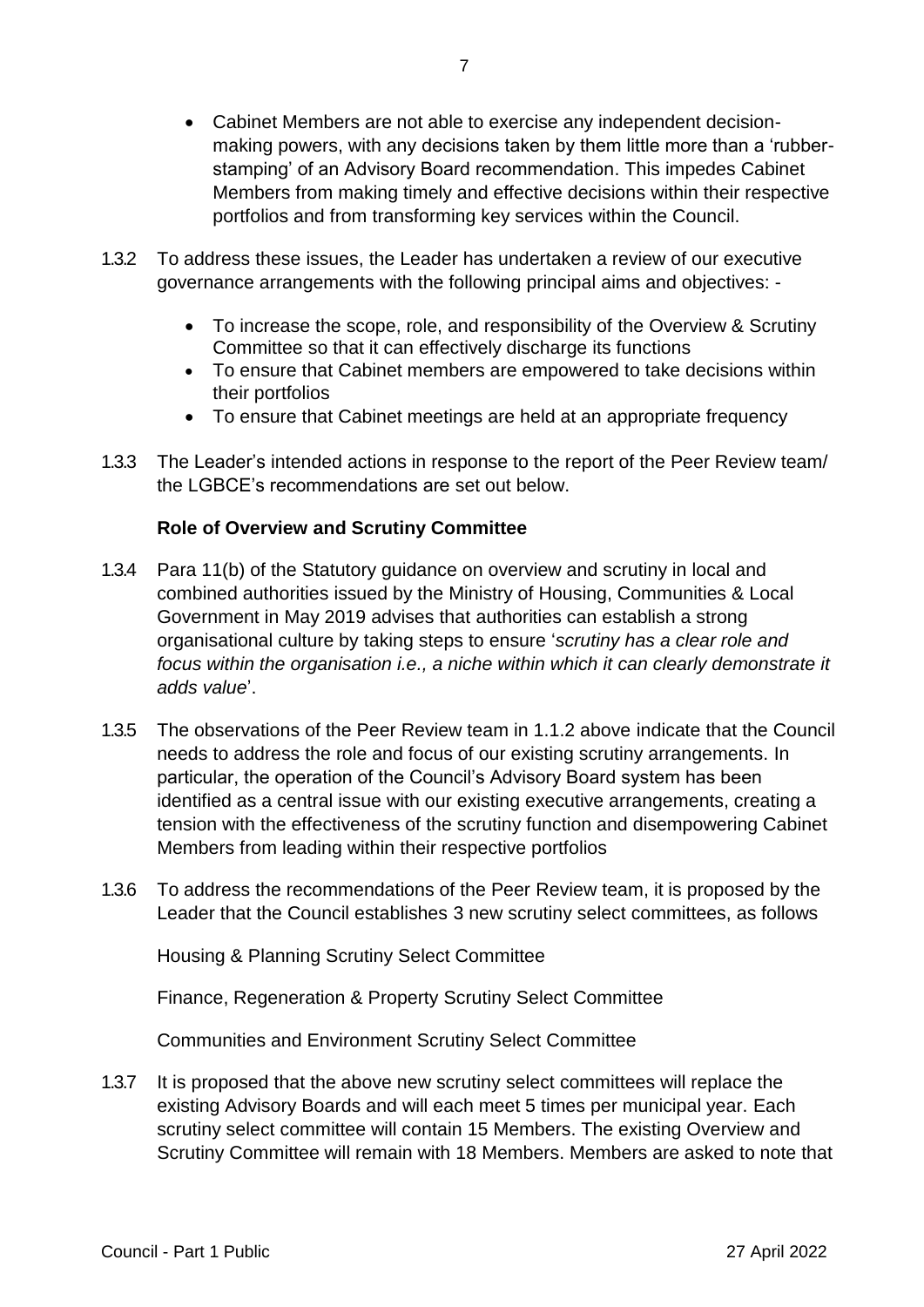Executive Members will not be permitted to serve as members of the Overview and Scrutiny Committee nor any of the Select Committees.

- 1.3.8 It is further proposed that the position of Chair of the Overview and Scrutiny Committee would be offered to the Leader of the largest minority group within the Council. If there were 2 (or more) minority groups with equal number of Members, then it is proposed that the Leaders of these groups would alternate on an annual basis as Chair of the Overview and Scrutiny Committee. This will assist in maintaining the independence of the Scrutiny function.
- 1.3.9 Proposed revisions to the Overview and Scrutiny Procedure Rules to bring the above into effect are attached as **Annex 3.** Terms of reference for the new Scrutiny Select Committees are attached as **Annex 8**.
- 1.3.10 To ensure that there is a constructive relationship between the executive and the Overview and Scrutiny Committee it is also proposed to introduce in due course an Executive-Scrutiny Protocol. In accordance with the 2019 statutory guidance on overview and scrutiny this will be the subject of initial dialogue between the Leader and the Chair of the Overview and Scrutiny Committee before coming to Members for approval.

# **Call-in of executive decisions**

- 1.3.11 The existing provisions relating to call-in of executive decisions are set out in Rule 15 of the Overview and Scrutiny Procedure Rules. An executive decision may be called in within 5 working days of publication of the decision if a request is made to the Chief Executive by the Chair of the Overview and Scrutiny Committee or any 3 members of the Overview and Scrutiny Committee.
- 1.3.12 It is proposed by the Leader to amend the existing provisions so that at least 5 members of the Overview and Scrutiny Committee are required to trigger a valid request for call-in. All call-ins will be referred to the Overview and Scrutiny Committee for consideration.

## **Role of Cabinet Members**

- 1.3.13 The inability of Cabinet Members to take decisions within their portfolios without a prior recommendation from an Advisory Board effectively leaves them disempowered and impedes their ability to effectively lead the key services for which they are responsible.
- 1.3.14 It is proposed by the Leader that Cabinet Members should be able to take decisions within their respective portfolios except for: -
	- Key Decisions
	- Decisions which are outside the Budget and Policy Framework i.e., are recommended to Council for approval
	- Decisions which cut across 2 or more portfolios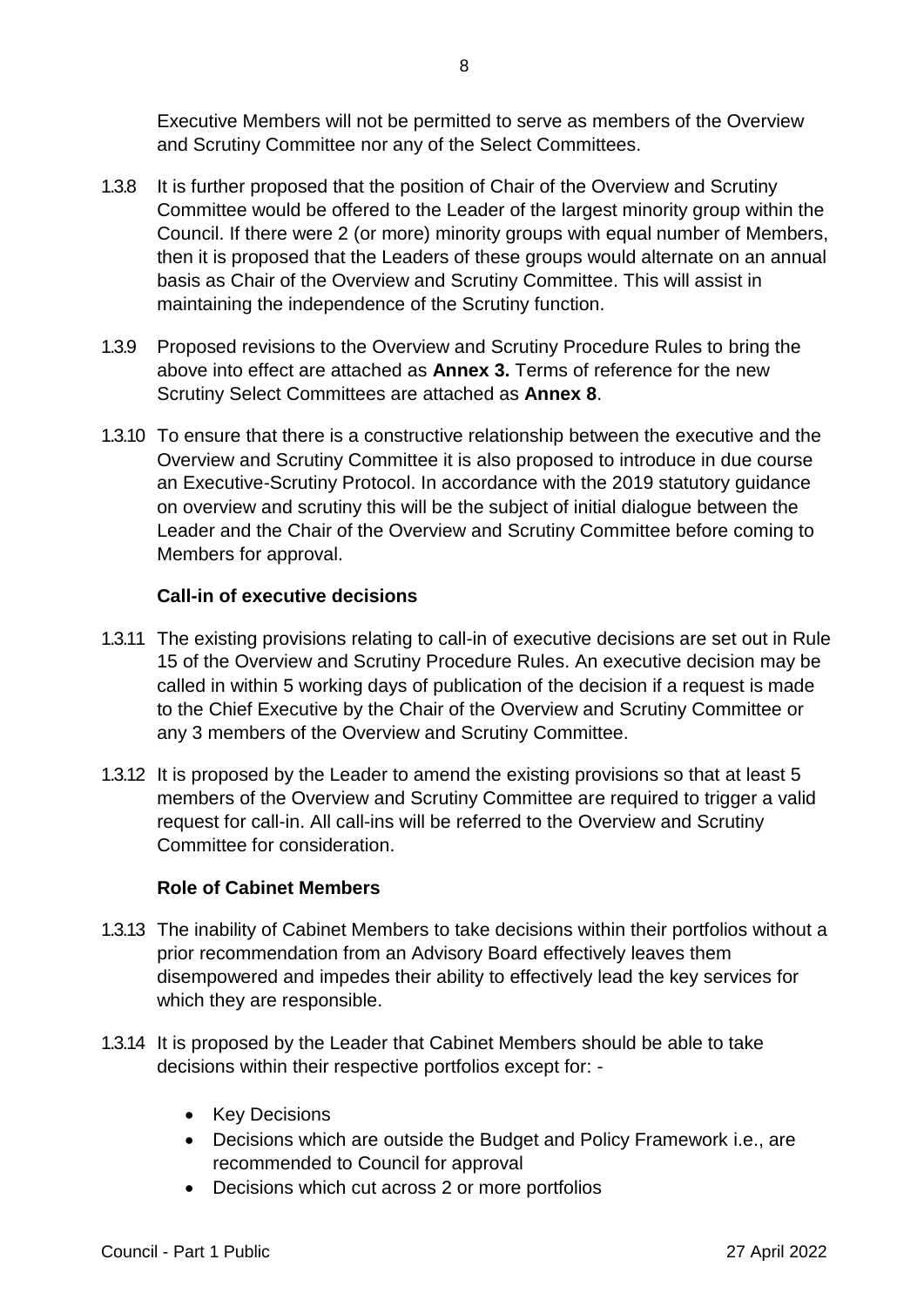• Proposals for new or amended policies or strategies

Individual Cabinet Members can ask for a decision to be referred to the full Cabinet e.g., if potentially controversial.

- 1.3.15 In respect of Key Decisions, it is proposed that the current financial threshold of £250,000 is reduced to £100,000. Any key decisions which are likely to result in the Council incurring expenditure which is, or the making of savings which are, more than £100,000 will therefore need to be taken by Cabinet. This will require a consequential change to Article 8 of the Constitution, shown at **Annex 4.**
- 1.3.16 It is further proposed that the Executive Procedure Rules are amended so that Cabinet will be scheduled to meet at least 8 times per municipal year.
- 1.3.17 Revised rules for making decisions by Executive Members and to the Executive Procedure Rules are attached as **Annexes 5 & 6.** Members are asked to note that the changes to these rules may be authorised by the Leader alone.
- 1.3.18 The abolition of the Advisory Boards will require consequential changes to Part 3 of the Constitution. Revisions to Part 3 (Panels and Boards to advise the Executive) are attached as **Annex 7**.

## **1.4 Legal Implications**

- 1.4.1 The appropriate legal references are set out within the body of the report.
- 1.4.2 Section 9E of the Local Government Act 2000 sets out how executive functions are to be discharged. The Executive Leader (referred to as the 'Senior Executive Member') has responsibility for the discharge of all executive functions and under Section(2)(e) may delegate any or all of these functions to:
	- (i) the Executive as a whole.
	- (ii) a committee of the Executive.
	- (iii) an individual member of the Executive.
	- (iv) an officer.
	- (v) an area committee.
	- (vi) joint arrangements or
	- (vii) another local authority.
- 1.4.3 Whether the Leader has power to discharge a function under section 9E(2)(a) depends on whether it is a function which, under executive arrangements, is the responsibility of the executive. The default position under Section 9D of the 2000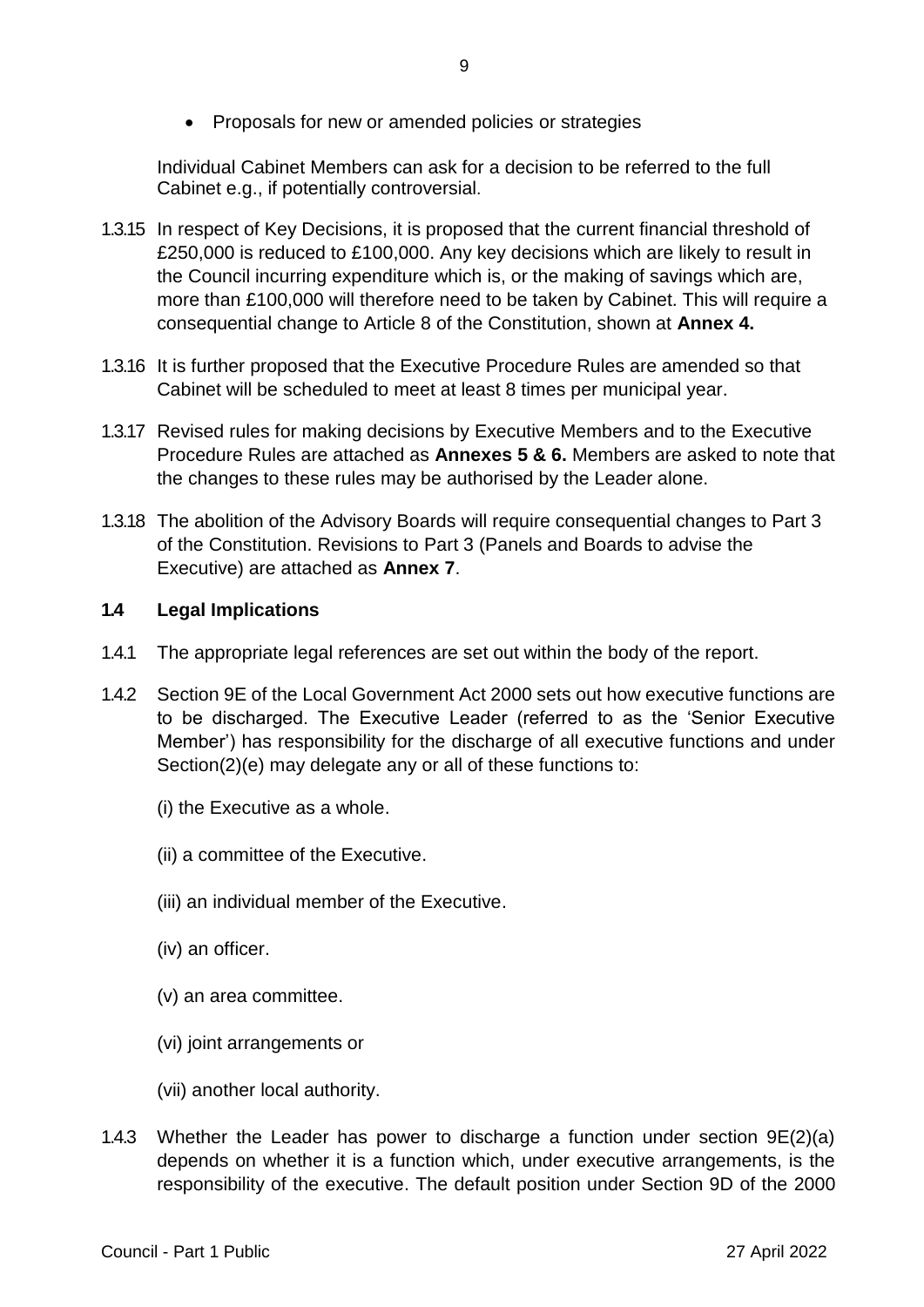Act is that if a function is not specified in regulations made by the Secretary of State under subsection (3) of that section then (subject to other legislative provision), it is to be the responsibility of an executive under executive arrangements. The regulations made by the Secretary of State under subsection (3) are the Local Authorities (Functions and Responsibilities) (England) Regulations 2000 ("the Regulations").

- 1.4.4 None of the functions that the Leader seeks to exercise in this report are specified in the Regulations. Nor are we aware of any provision in the Local Government Act 2000 or any other enactment providing that they may not be exercised by the executive. That means, by virtue of section 9D(2) of the 2000 Act that they are each functions which are "to be the responsibility of [the] executive […] under executive arrangements" and are each functions which the Leader has the power to discharge himself.
- 1.4.5 Members are asked to note that the changes proposed by the Leader are, in so far as he seeks to make the changes himself without the approval of Council, inconsistent with Article 4.02(a) of the Constitution. This states that only the Council (i.e., Full Council) will exercise the function of changing the Constitution (except where the Monitoring Officer exercises delegated authority to do so). On the face of the Constitution therefore, most (at least) of the changes proposed cannot be made by the Leader alone. However, this provision must be read together with Article 1.05 of the Constitution, which provides that in the event of any conflict between the provisions of the Constitution and the statutory position the latter will prevail. The extent of the Leader's statutory powers cannot therefore be restricted by the Constitution. Consequential changes to the Constitution will be required to address this inconsistency.
- 1.4.6 A local authority which operates executive arrangements may vary those arrangements so that they—
	- (a) differ from the existing arrangements in any respect, but
	- (b) still provide for the same form of executive.

*(Section 9KB Local Government Act 2000).* 

1.4.7 Statutory guidance on overview and scrutiny in local and combined authorities was issued by the Ministry of Housing, Communities & Local Government in May 2019 - [Overview and scrutiny: statutory guidance for councils and combined authorities -](https://www.gov.uk/government/publications/overview-and-scrutiny-statutory-guidance-for-councils-and-combined-authorities) [GOV.UK \(www.gov.uk\)](https://www.gov.uk/government/publications/overview-and-scrutiny-statutory-guidance-for-councils-and-combined-authorities)

# **1.5 Financial and Value for Money Considerations**

1.5.1 The creation of 3 new Scrutiny Select Committees and abolition of the existing Advisory Boards will have an impact upon the total allowances paid to Members.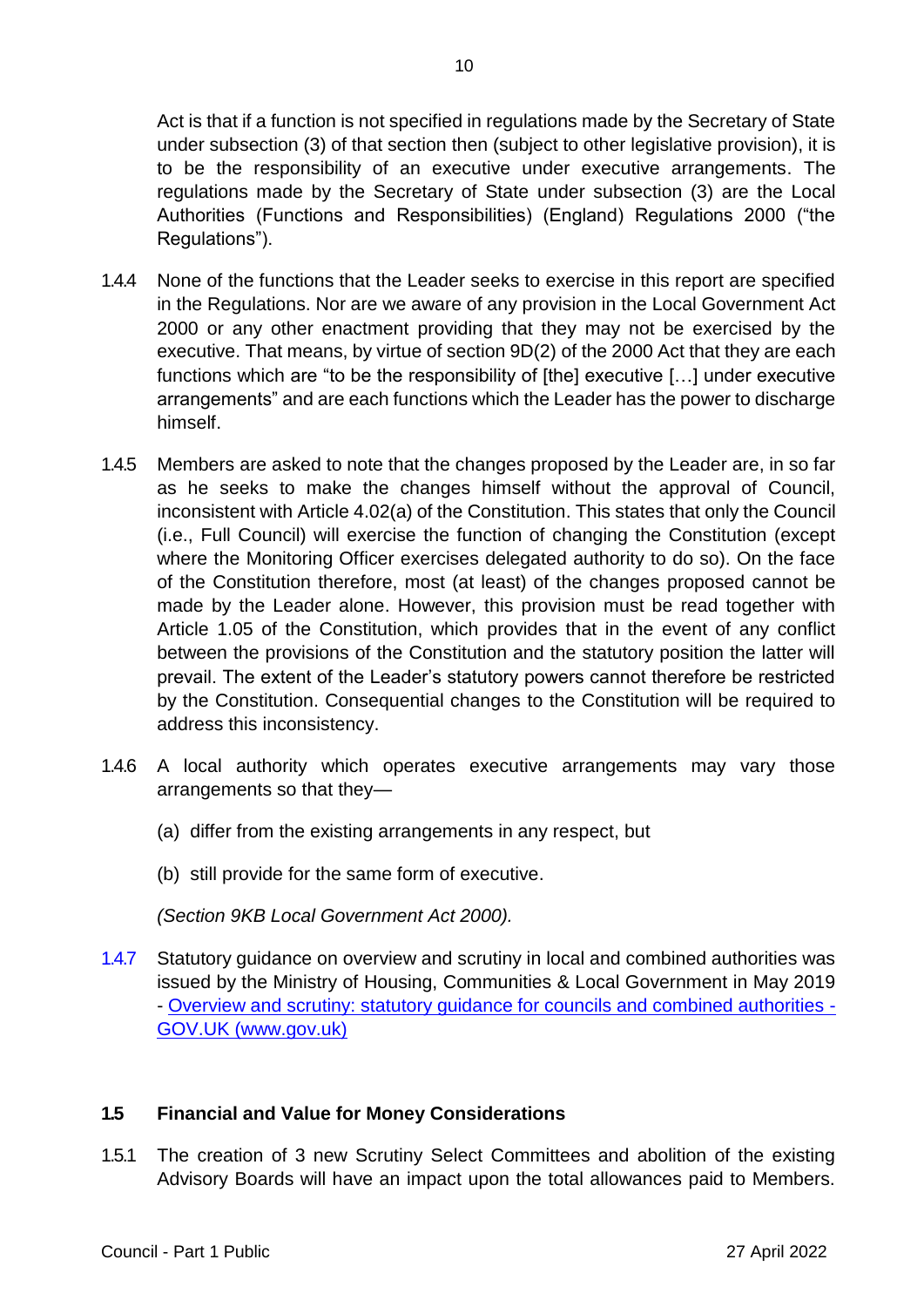The special responsibility allowance paid to each of the 5 Chairs of the Advisory Boards (currently £1656 pa) will cease to be paid. No special responsibility allowance is currently paid to Vice-Chairs of the Advisory Boards. Special responsibility allowances are currently payable to the Chair (currently £2589 pa) and Vice-Chairs (currently £648 pa) of the Overview & Scrutiny Committee. The proposed creation of 3 new Select Committees will need to be considered by the Independent Remuneration Panel in due course.

1.5.2 The changes set out in this report will reduce the number of Council meetings (8 fewer scheduled meetings overall per municipal year), which will have a positive impact upon the costs associated with delivery of the democratic function e.g., costs of producing agendas/ utility costs associated with meetings.

### **1.6 Risk Assessment**

1.6.1 The Peer Review report identifies the risks associated with continuing with the existing governance arrangements. The risks of taking no action in advance of the changes recommended by the Boundary Commission are explicitly considered by the Peer Review Team, who commented as follows

In reference to the boundary review and the 18 per cent proposed reduction in *members, there is a real risk that the current advisory board system will become unsustainable with a source commenting that "lower numbers won't sustain the current format".*

#### 1.6.2 **Equality Impact Assessment**

1.6.3 The decisions recommended through this paper have a remote or low relevance to the substance of the Equality Act. There is no perceived impact on end users.

### **1.7 Recommendations**

#### 1.7.1 **RECOMMENDED** that Members

- (a) **NOTE** the changes to the Rules for making decisions by Executive Members set out at **Annex 5.**
- (b) **NOTE** the changes to the Executive Procedure Rules at **Annex 6.**
- (c) **NOTE** the changes to Part 3 of the Constitution (Panels and Boards to advise the Executive) set out at **Annex 7**.
- (d) **NOTE** the reduction of the financial threshold for Key Decisions from £250,000 to £100,000 as set out in **Annex 4**.
- (e) **NOTE** the creation of 3 new Scrutiny Select Committees as set out at paragraph 1.3.6 of the report, each being programmed to meet on 5 occasions per municipal year and each containing 15 members.